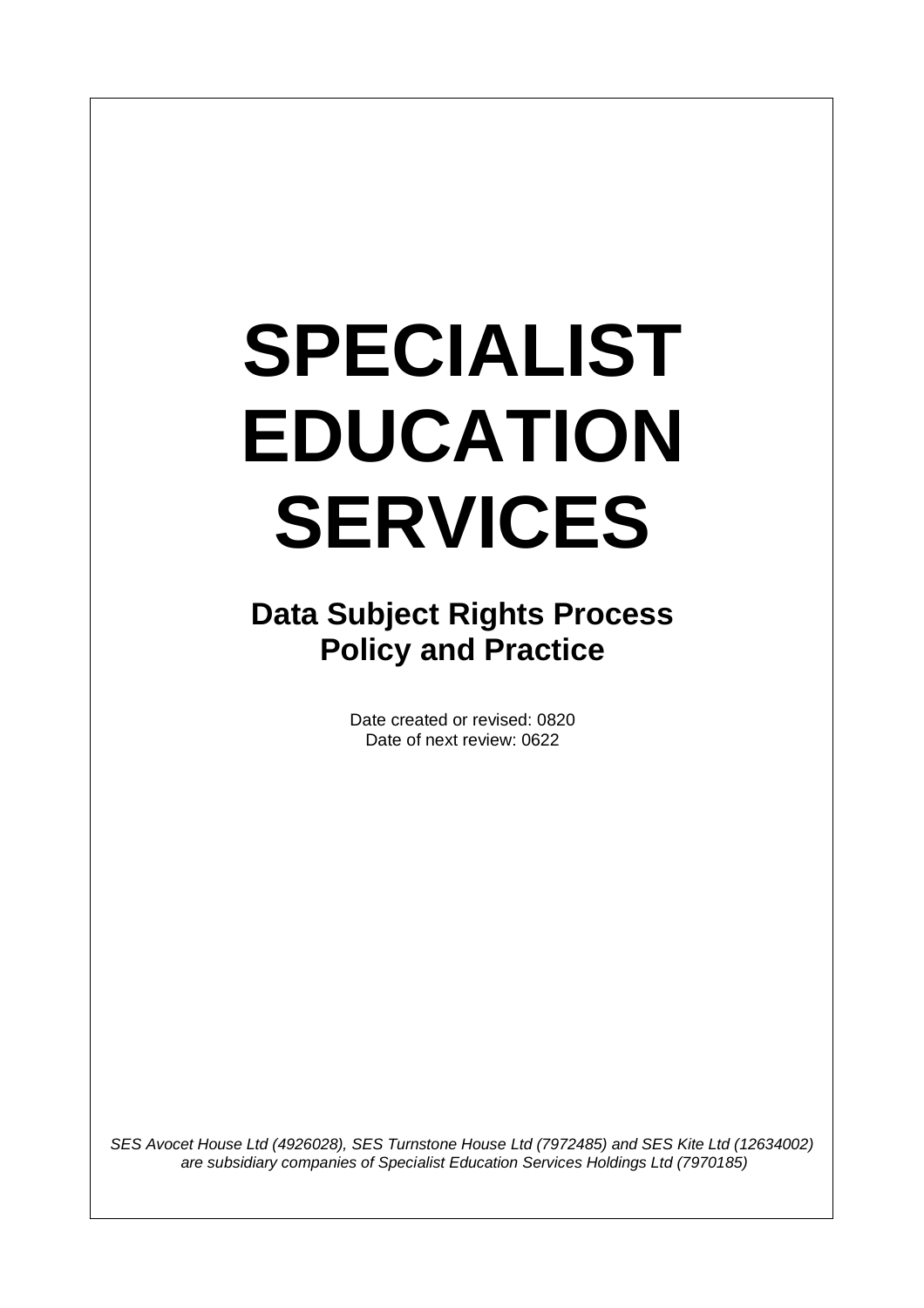# **CONTENTS**

| 1               | <b>INTRODUCTION</b>                  |                                                                                                                  |                |  |  |  |  |  |
|-----------------|--------------------------------------|------------------------------------------------------------------------------------------------------------------|----------------|--|--|--|--|--|
| $\overline{2}$  | <b>LEGAL WARNING</b>                 |                                                                                                                  |                |  |  |  |  |  |
| 3               | <b>RESPONSIBILITY</b>                |                                                                                                                  |                |  |  |  |  |  |
| 4               | <b>COMPLIANCE TEAM</b>               |                                                                                                                  |                |  |  |  |  |  |
|                 | 4.1                                  | Composition                                                                                                      | 4              |  |  |  |  |  |
|                 | 4.2                                  | <b>Duties of Compliance Team</b>                                                                                 | 5              |  |  |  |  |  |
| 5               | <b>RECEIPT AND LOG OF REQUESTS</b>   |                                                                                                                  |                |  |  |  |  |  |
|                 | 5.1                                  | <b>Obligations of the Data Subject</b>                                                                           | 5              |  |  |  |  |  |
|                 | 5.2                                  | <b>Staff Action on Receipt of Enquiry</b>                                                                        | 5              |  |  |  |  |  |
|                 | 5.3                                  | Compliance Team Actions on Receipt of Enquiry                                                                    | 6              |  |  |  |  |  |
| $6\phantom{1}6$ |                                      | <b>IDENTIFICATION</b>                                                                                            |                |  |  |  |  |  |
|                 | 6.1                                  | Principals                                                                                                       | 6              |  |  |  |  |  |
|                 | 6.2                                  | Level of Proof of Identity                                                                                       | $\overline{7}$ |  |  |  |  |  |
|                 |                                      | 6.2.1 Level One Evidence<br>6.2.2 Level Two Evidence<br>6.2.3 Level Three Evidence<br>6.2.4. Level Four Evidence |                |  |  |  |  |  |
| 7               |                                      | <b>CLARIFICATION AND DOCUMENTATION OF THE REQUEST</b><br>8                                                       |                |  |  |  |  |  |
| 8               | <b>DETERMINATION IF RIGHT EXISTS</b> |                                                                                                                  |                |  |  |  |  |  |
| 9               |                                      | <b>REFUSAL OF REQUEST</b>                                                                                        |                |  |  |  |  |  |
|                 | 9.1                                  | <b>Manifestly Unfounded Request</b>                                                                              | 9              |  |  |  |  |  |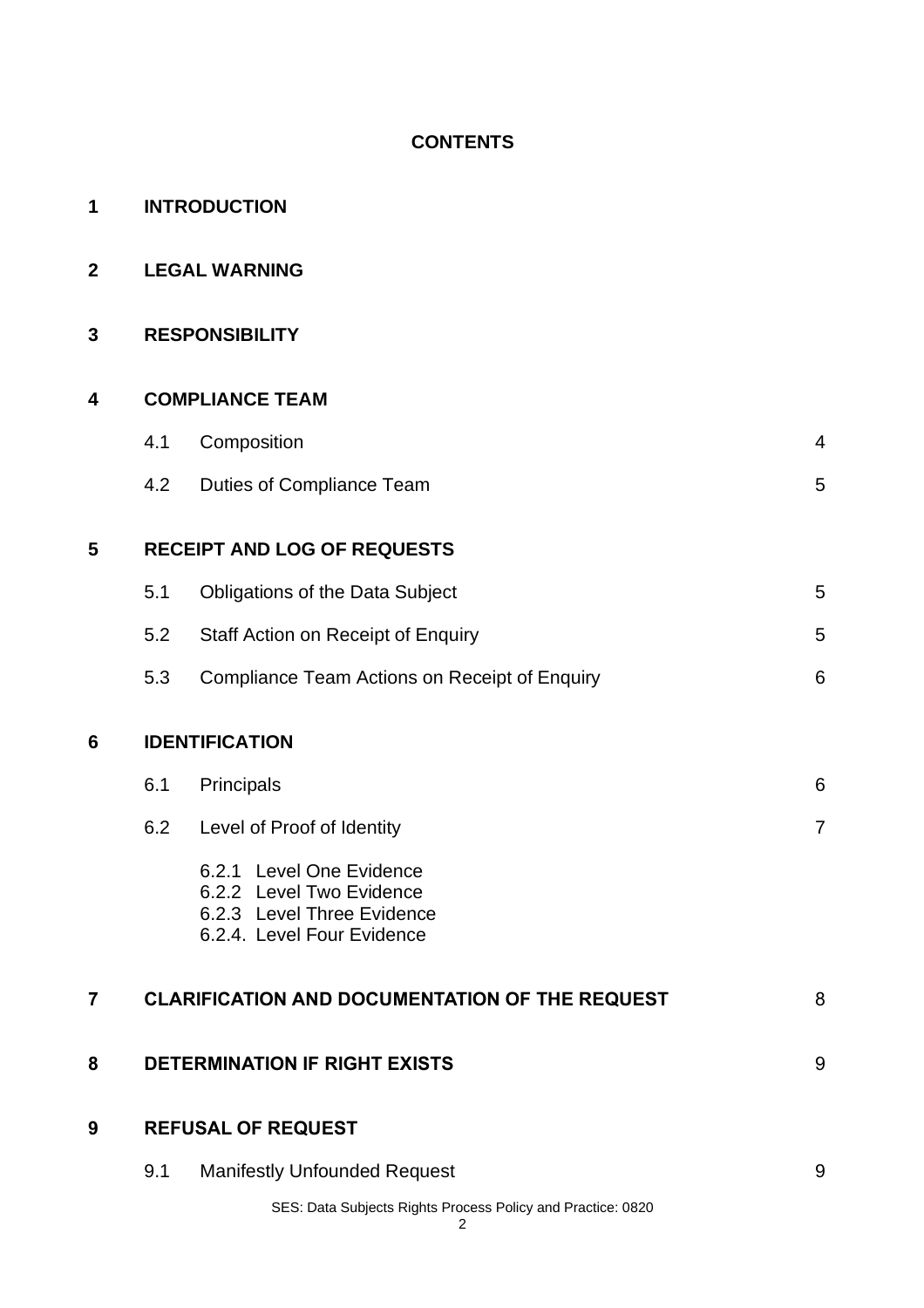|    | 9.2  | <b>Excessive Request</b>                            | 9  |  |  |  |  |
|----|------|-----------------------------------------------------|----|--|--|--|--|
|    | 9.3  | Non-Personal Data                                   | 10 |  |  |  |  |
|    | 9.4  | Adverse Effect on the Rights and Freedoms of Others | 10 |  |  |  |  |
| 10 |      | <b>DEADLINE</b>                                     |    |  |  |  |  |
|    | 10.1 | <b>Initial Deadline</b>                             | 11 |  |  |  |  |
|    |      | 10.2 Extension                                      | 11 |  |  |  |  |
| 11 |      | <b>REDACTION PROCESS</b>                            |    |  |  |  |  |
|    | 11.1 | <b>Redaction Process</b>                            | 12 |  |  |  |  |
|    | 11.2 | <b>Redaction Policy</b>                             | 12 |  |  |  |  |
| 12 |      | APPROVAL OF COMMUNICATIONS WITH THE DATA SUBJECT    |    |  |  |  |  |

# **13 APPENDICES**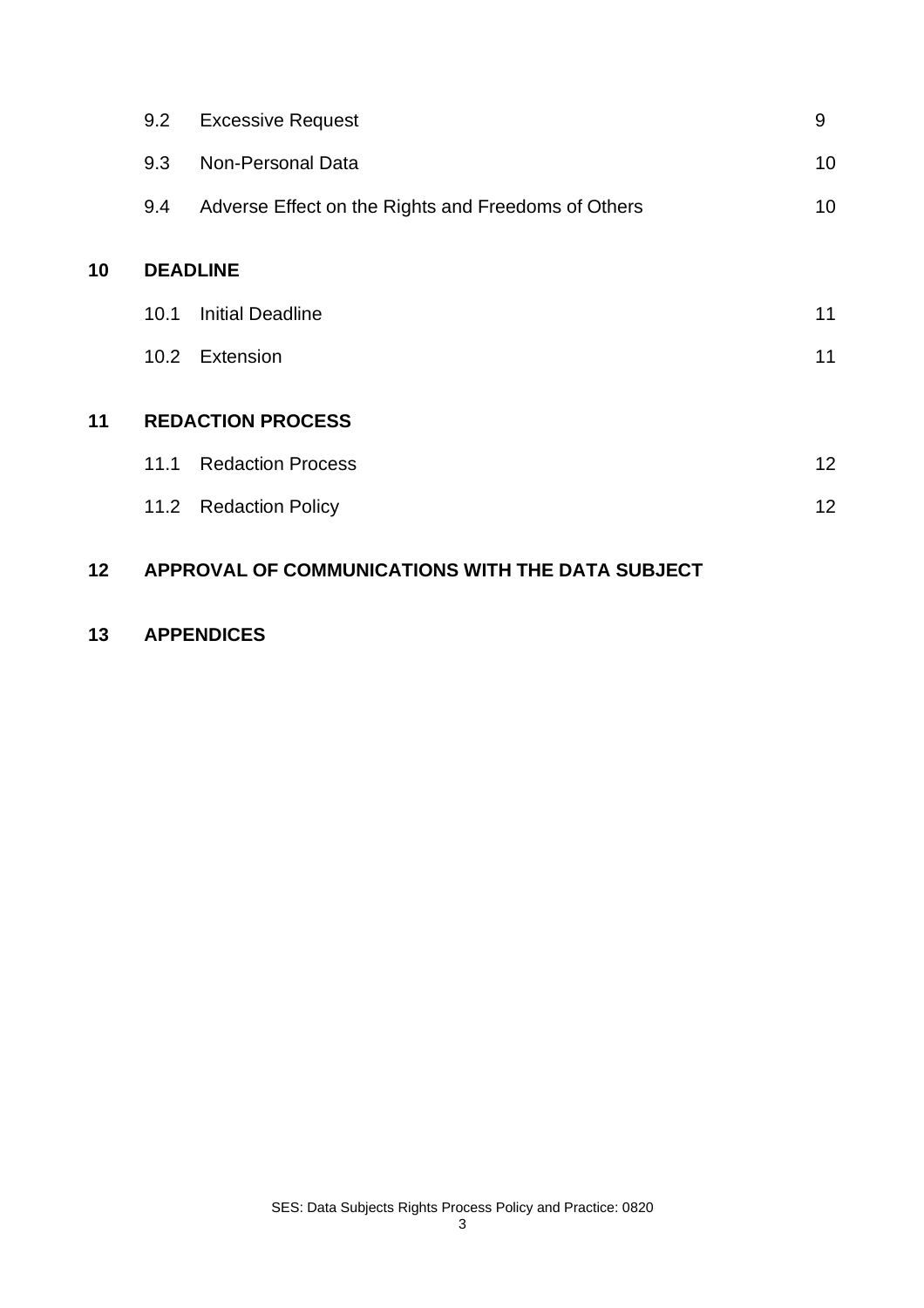## **1 INTRODUCTION**

The subjects of personal information held by, or on behalf of, SES ("Data Subjects") have a wide range of rights granted to them under the DP Legislation. Whilst SES can make use of personal information for specific purposes and where we can lawfully justify such use, an individual can still exercise significant control over what SES do. SES need to operate as a business and process personal information in a way which facilitates the rights of individuals to exercise this control.

It is important that requests from individuals wishing to exercise any of their subject rights are processed in line with this policy.

This policy should be read in conjunction with the Data Protection Policy and Practice document.

Further advice may be obtained from your line manager, the Data Manager or the Data Protection Officer who can be contacted at [DPO@priviness.eu.](mailto:DPO@priviness.eu)

# **2 LEGAL WARNING**

Readers are reminded that knowingly altering or erasing data which is the subject of a "data subject access request" under Articles 13 & 14 of GDPR is a criminal offence.

## **3 RESPONSIBILITY**

Responsibility for ensuring the rights of data subjects are respected and responded to in a timely and appropriate way lies with the Directors of Specialist Education **Services** 

Day to day management of subject rights is to be delegated to the Compliance Team.

# **4 COMPLIANCE TEAM**

## 4.1 COMPOSITION

The compliance team will vary dependent upon the nature of the data subject request, however there will be a core team to whom all Data Subject Rights requests should, upon receipt, be sent:

- Principal: office@specialisteducation.co.uk
- Data Protection Officer: [DPO@priviness.eu](mailto:DPO@priviness.eu)

All staff will be informed that any request they receive which might be related to data subject rights should be forwarded to at least one of the above email addresses.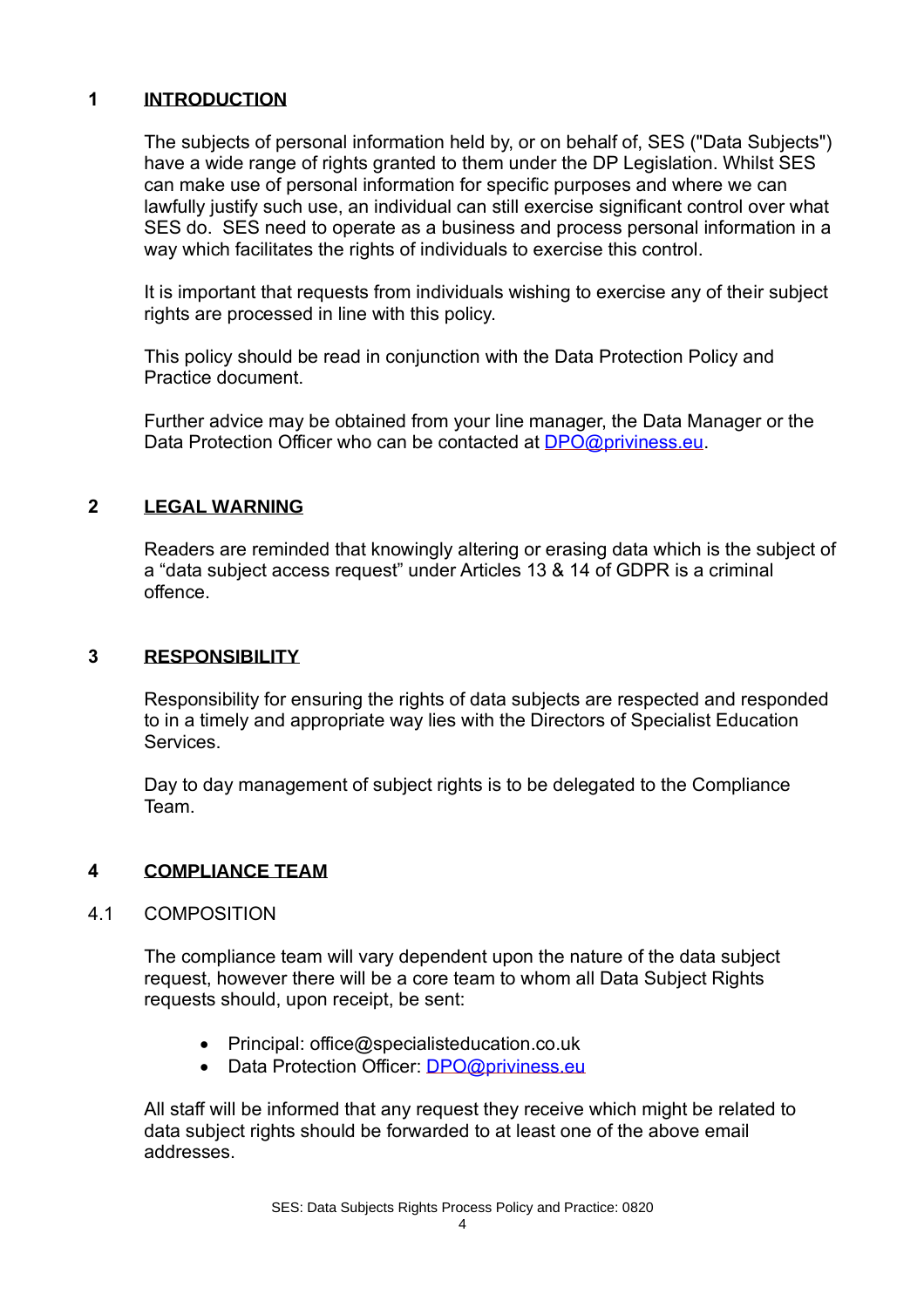# 4.2 DUTIES OF THE COMPLIANCE TEAM

The Compliance Team will on a yearly basis:

• Review and approve the processes of Specialist Education Services regarding data subject rights.

For each request the Compliance Team will:

- Receive and log the data subject request
- Decide on the appropriate level of proof of identity
- Obtain and record the proof of identity
- Clarify and document the nature of the request
- Decide if the request is to be rejected and if so document the rationale and inform the data subject
- Manage the process of satisfying the request including logging all actions and decisions
- Set the redaction policy and process for the request
- Approve any communication with the data subject

# **5 RECEIPT AND LOG OF REQUESTS**

# 5.1 OBLIGATION OF THE DATA SUBJECT

Specialist Education Services recognises that data subjects are under no obligation to:

- have any understanding or knowledge of GDPR
- understand the specific nature of their rights
- present a request in any specific form
- present a request by any prescribed method

Data subjects are obliged to:

- provide proof of identity if requested
- provide any information reasonably required to identify and locate the relevant data
- provide reasonable assistance to the controller where required

# 5.2 STAFF ACTION ON RECEIPT OF ENQUIRY

In consequence of the lack of obligations on the data subject Specialist Education Services may receive a valid request by any method including but not limited to: telephone, email, physical mail or person interaction.

The request may be presented to any member of staff.

The data subject request does not have to state that it is a request related to the subject's rights, refer to data protection, privacy or GDPR or satisfy any other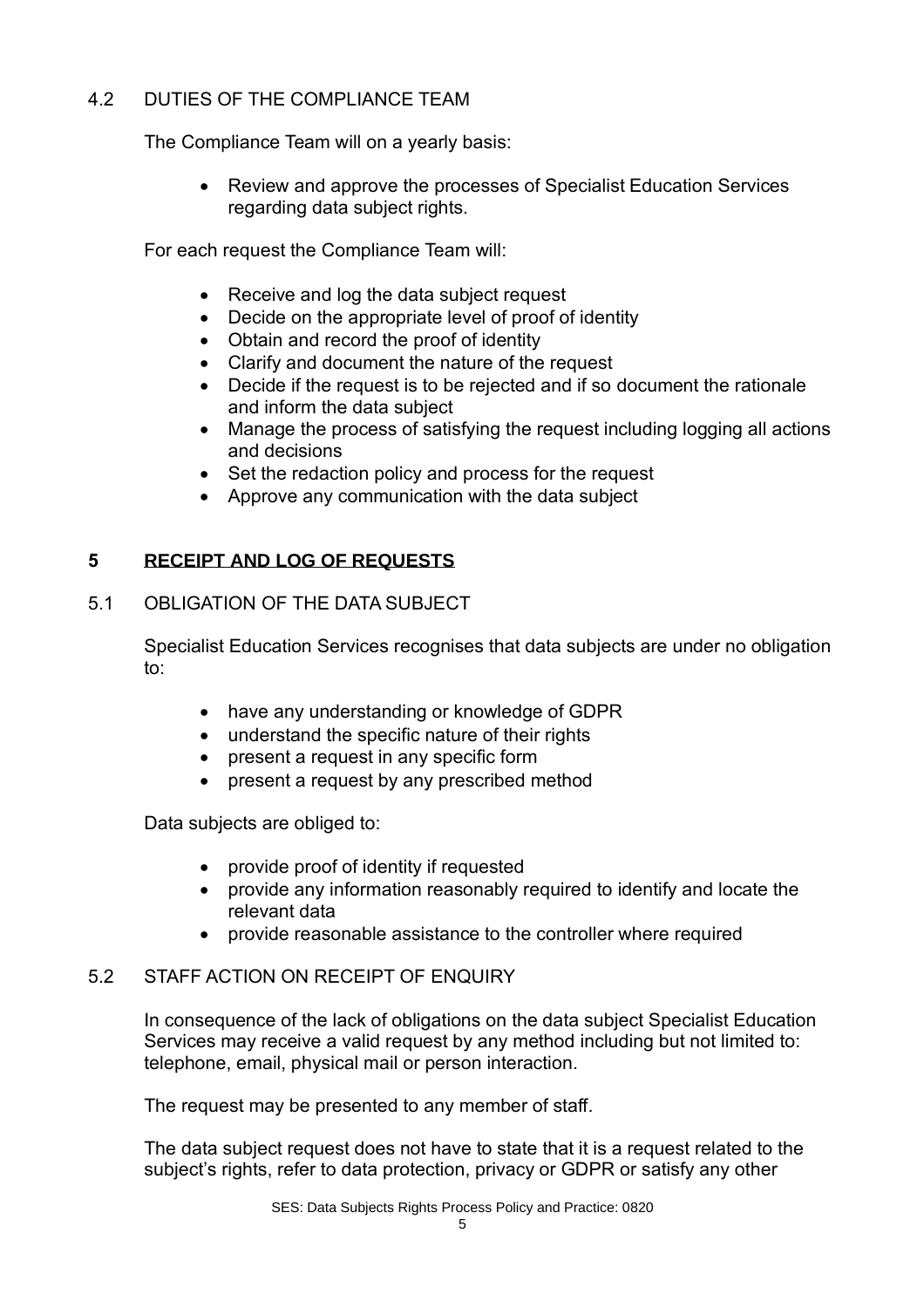requirement.

Therefore, staff need to be trained to:

- Recognise that a request may be related to a data subiects rights
- Where appropriate, collect suitable contact information
- That it is not necessary at first contact to attempt to clarify the precise details of the request
- Not to attempt to formally identify the data subject
- Not to attempt to satisfy a request themselves
- **To forward any request or any enquiry which might be a request to the Compliance Team by email**

# 5.3 COMPLIANCE TEAM ACTIONS ON RECEIPT OF ENQUIRY

When informed of a potential request the Compliance Team will:

- Log the enquiry in the Data Subiect Request Log
- Determine if the enquiry is a request under the data subjects' rights
- Determine if an extension to the deadline is required
- Decide on the redaction policy
- Delegate responsibility for actions and set deadlines for completion
- Update the Data Subject Request Log
- Monitor performance of actions
- Review all communications with the data subject
- Sign off completion of request

# **6 IDENTIFICATION**

6.1 PRINCIPLES

Specialist Education Services will not have a pre-set standard for the level of proof of identity required of a data subject.

The level of proof of identity required will be determined with consideration of the following factors:

- If the data relates to a child or vulnerable person
- If the data includes any special category data under Article 9 of GDPR:
	- o Racial or ethnic origin
	- o Political opinion
	- o Religious of philosophical belief
	- o Trade union membership
	- o Genetic data
	- o Biometric data
	- o Health
	- $\circ$  Sex life or orientation
- If the data includes any data that falls under Article 10 of GDPR:
	- $\circ$  data regarding criminal convictions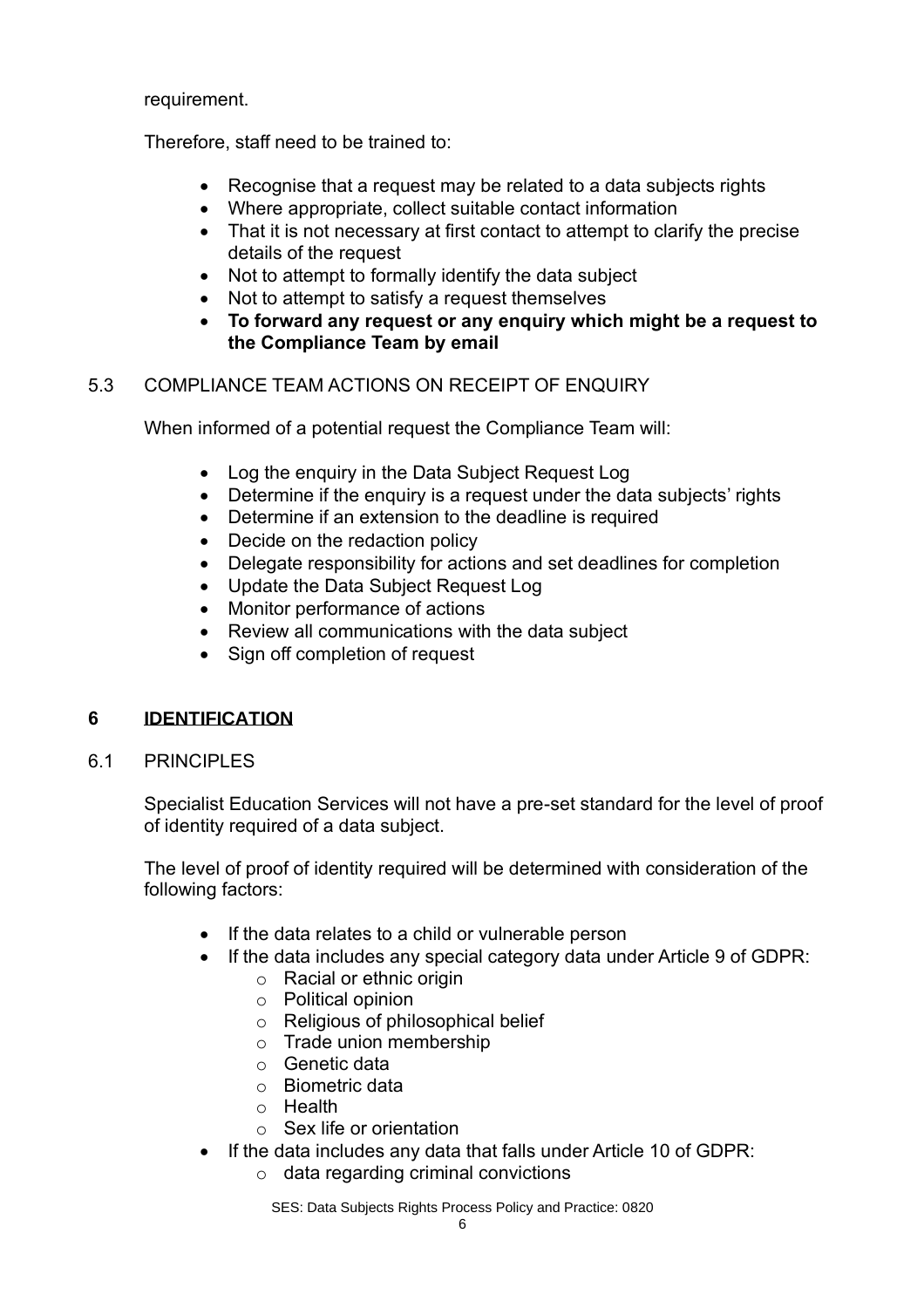- If the data could be used to assist with identity theft or financial fraud
- If the data relates to a Politically Exposed Person, High Net Worth Individual or Notable Public Figure
- If there is any reason to suspect the person presenting the request may be misrepresenting themselves or there is a more than normal potential that this is the case
- If the data could cause a person to suffer discrimination
- If the data could cause a person to suffer physical harm

#### 6.2 LEVELS OF PROOF OF IDENTITY

Standard for proof of identity will be based on the HMG Good Practice Guide to Identity Proofing and Verification of an Individual **[\[HMG Guidance\]](https://assets.publishing.service.gov.uk/government/uploads/system/uploads/attachment_data/file/720963/good_practice_guide_45_identity_proofing_version_3_february_2017.pdf)**

#### 6.2.1. Level One Evidence

A Level 1 Identity is a Claimed Identity with some checks that support the existence of that identity. The steps taken determine that the Applicant may be the owner of the Claimed Identity.

- Requestor is able to provide details about pre-shared or known facts which it is reasonable to assume would only be known to that individual (two questions minimum)
- Requestor is personally known to a staff member prepared to confirm their identity
- Requestor can be contacted on a fixed line telephone number previously provided by the data subject
- Communication came from a source known by Specialist Education Services to have been used by the individual on previous occasions (e.g. email address)

## 6.2.2 Level Two Evidence

A Level 2 Identity is a Claimed Identity with evidence that supports the real world existence and activity of that identity. The steps taken determine that the identity relates to a real person and that the Applicant is, on the balance of probabilities, the rightful owner of the Claimed Identity.

Two of the following:

- Firearm Certificate
- DBS Enhanced Disclosure Certificate
- HMG issued convention travel document
- HMG issued stateless person document
- HMG issued certificate of travel
- HMG issued certificate of identity
- Birth certificate
- Adoption certificate
- UK asylum seekers Application Registration Card (ARC)
- National 60+ bus pass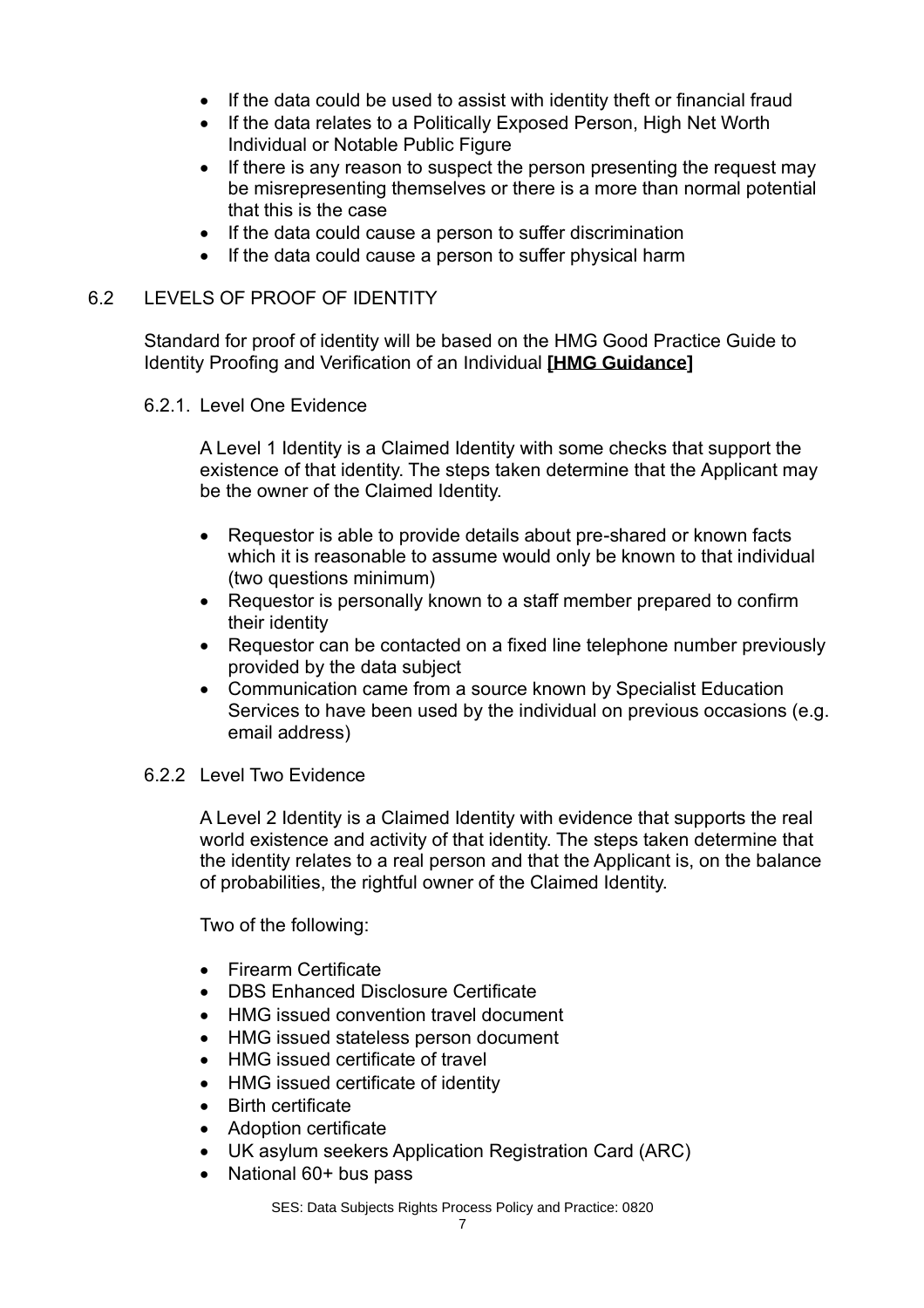- An education certificate gained from an educational institution regulated or administered by a Public Authority (e.g. GCSE, GCE, A Level, O Level)
- An education certificate gained from a well recognised higher educational institution
- Proof of age card issued under the Proof of Age Standards Scheme (without a unique reference number)
- Police warrant card
- Freedom pass
- Marriage certificate
- Fire brigade ID card
- Any document listed under level three
- 6.2.3 Level Three Evidence

A Level 3 Identity is a Claimed Identity with evidence that supports the real world existence and activity of that identity and physically identifies the person to whom the identity belongs. The steps taken determine that the identity relates to a real person and that the Applicant is, beyond reasonable doubt, the rightful owner of the Claimed Identity.

One evidence satisfying Level Two and one of the following:

- Passports that comply with ICAO 9303
- EEA/EU full driving licences that comply with European Directive 2006/126/EC
- EEA/EU Government issued identity cards that comply with Council Regulation (EC) No 2252/2004
- Northern Ireland Voters Card
- US passport card
- Digital tachograph card
- Armed forces ID card
- 6.2.4 Level Four Evidence

Level Four Evidence cannot be validated by Specialist Education Services, however under exceptional circumstances a documented decision may be made by the Compliance Team to require additional evidence to establish identity.

## **7 CLARIFICATION AND DOCUMENTATION OF THE REQUEST**

The Compliance Team will determine if the request is of sufficient specificity to be acted on "as is" or if the request requires further clarification.

By default, the Compliance Team will contact the subject with the request form provided in Appendix 2 edited to reflect the level of proof of identity determined to be necessary.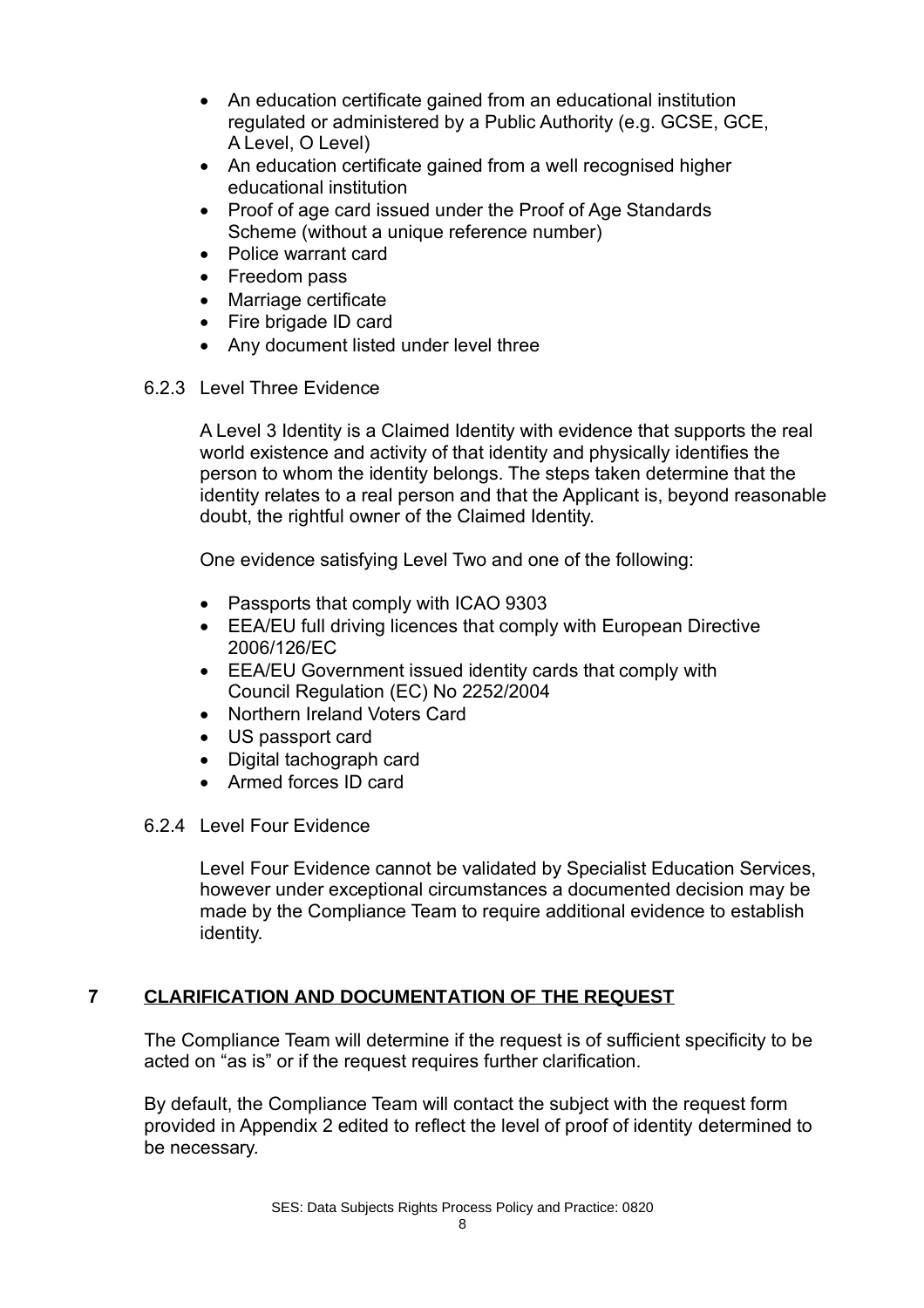# **8 DETERMINATION IF RIGHT EXISTS**

The Compliance Team will decide if the requestor has the right requested and, if not, whether there is a compelling reason to refuse the request. This decision will be documented and recorded in the Data Subject Request Log.

Reasons a requested right may not be available include but are not limited to:

- Specialist Education Services has a legal obligation to retain data that they are requested to erase
- Data does not constitute "Personal Data" as defined by Article 4 (1) of GDPR
- Release of the data would adversely affect the rights and freedoms of others
- A DPIA or Balancing Test has been conducted which establishes the interest of Specialist Education Services in processing the data outweigh the risks to the rights and freedoms of the subject who has objected to the processing, requested restriction of processing or erasure of the data
- Request is manifestly unfounded or excessive (in particular because of the repetitive character of the request) as per Article 12 (5) of GDPR **and** subject refuses to pay a reasonable fee

However, even where it is determined that the subject does not have an enforceable right the request will nevertheless be considered by the Compliance Team and reasons for refusal will be documented.

# **9 REFUSAL OF REQUEST**

# 9.1 MANIFESTLY UNFOUNDED REQUEST

A request is manifestly unfounded where it "very obviously has no basis and is unjustified". In such a case a reasonable administration fee may be charged. The reasons for making this decision should be documented and may include:

- Lack of an existing relationship with the subject and no reasonable cause to believe Specialist Education Services holds data about the subject
- Known antagonistic relationship or grudge
- Data requested does not satisfy the definition of personal data as per Article 4 (1) of GDPR
- Request is part of a repetitive pattern
- Request is clearly a "fishing expedition"

Where a request is judged Manifestly Unfounded the subject must be informed of the reasons for this decision **and** the proposed fee.

# 9.2 EXCESSIVE REQUEST

Subject requests are to be considered a normal part of business since the advent of GDPR and therefore Specialist Education Services should not be expecting to charge an administration fee for most requests.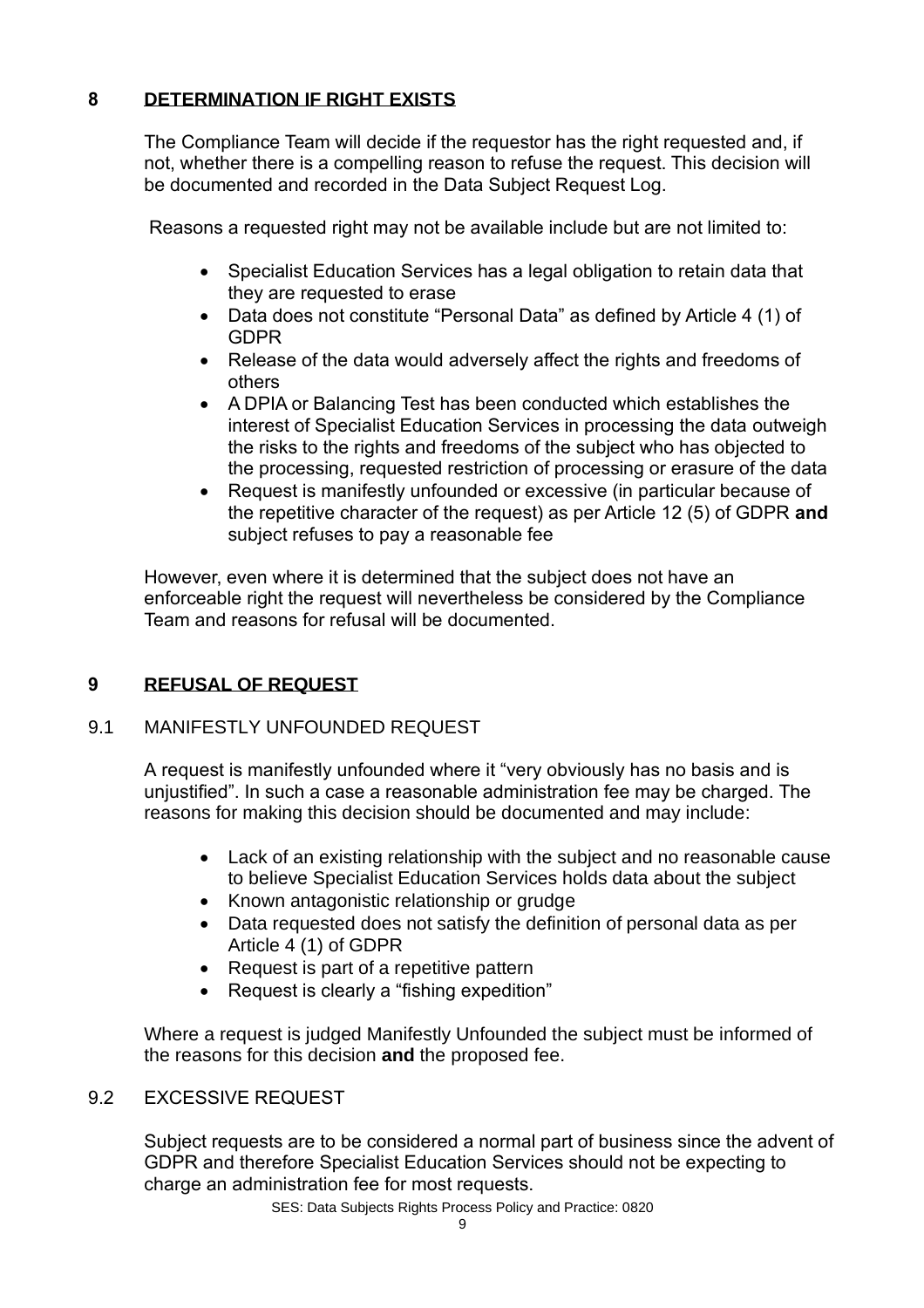Given the above, the fact that there are costs in terms of the time for staff to administer the rights process and collect or erase data or otherwise act to satisfy the request will not be considered excessive for most requests.

It would be reasonable to assume that a request would require in total several hours of time spread among a number of staff of different levels of authority (and therefore expense). However, a total of up to half a day (nominally 4 hours) would be unexceptional and therefore non-chargeable.

An "excessive" request would be a request which considerably exceeded the above i.e. would require more than (perhaps) one day of staff time. Likely reasons include:

- Large volume of data
- Data requires extensive redaction
- Data not on live systems (back-up tapes, archives, etc)
- Request includes hard copy data
- Nature of data requires specialised search techniques

Note that an excessive request still needs to be met if the subject is prepared to pay a reasonable administration fee. Such a fee should reflect the real costs of meeting the request which should be documented to the extent possible.

Where a request is judged excessive the subject must be informed of the reason for this decision.

As a general policy a judgement that a request is excessive should be presented to the data subject in a cooperative way and viewed as the beginning of a potential negotiation as to what data could reasonably be provided free of charge or what data could be excluded to reduce the administration fee.

#### 9.3 NON-PERSONAL DATA

Personal data is data which relates to an identified or identifiable natural person. Data **not** falling within this definition is not relevant under GDPR and any decision about releasing such data is outside the scope of this document.

#### 9.4 ADVERSE EFFECT ON THE RIGHTS AND FREEDOMS OF OTHERS

Complete redaction of all data about any natural person other than the data subject would frustrate the intent of Article 15 of GDPR (Right of Access).

Therefore, it should not be considered that wherever data about another natural person is included in the data requested this should necessarily be redacted. Data should only be redacted where it could have an adverse effect on the rights and freedoms of others.

Consent may be sought to release data even if there is a high risk of adverse effects.

Factors which may lead to a conclusion that a data item may have an adverse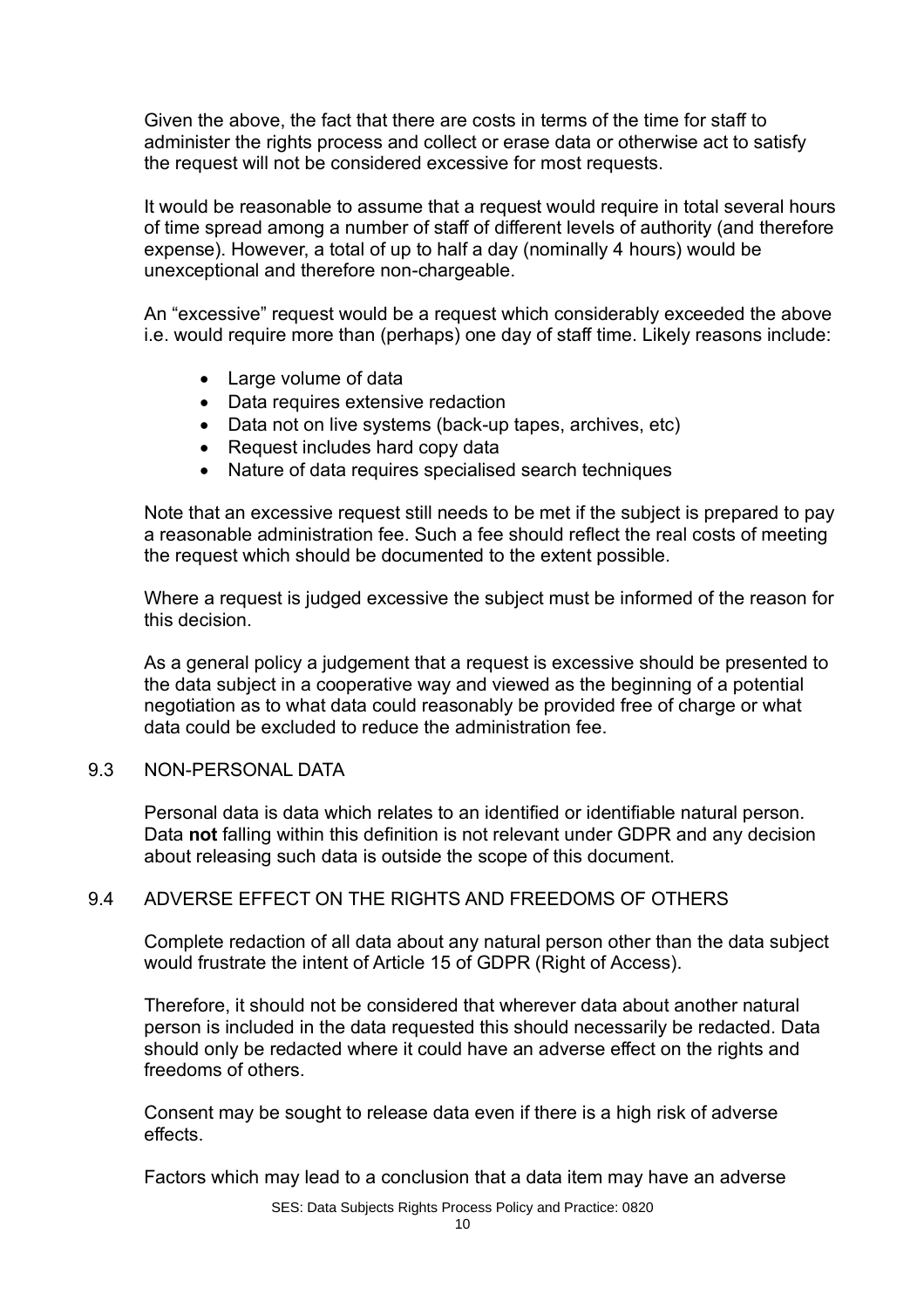effect:

- Data could result in discrimination or physical harm e.g. racial or ethnic origin, religious or philosophical beliefs, health (disabilities), criminal convictions
- Data relates to a child or vulnerable person
- Data relates to a politically exposed person, high net worth individual or notable public figure
- Release of data would likely be regarded by the other natural person as unwarranted or intrusive
- Data is relevant to a current or likely legal action
- Known facts regarding the relationship between the data subject and the other person

Factors which may lead to a conclusion that a data item may **not** have an adverse effect:

- Other person was party to the original communication in which the data is included e.g. other person's email addresses in "To" list of emails
- Data is already publicly available e.g. company directorships listed at Companies House
- Data is of very low risk e.g. name or email address
- Data subject was in possession of the data at some previous time

Following a complex Subject Access Request that concluded in full on 16 April 2020, the ICO ruled that requests from staff (or any other person) for RPI Reports, non RPI Reports and file notes can be exempt from a Subject Request unless it is from the Child for whom the documents were written.

## **10 DEADLINE**

10.1 INITIAL DEADLINE

Upon receipt of a request the Compliance Team will determine the initial deadline for satisfying the request according to the following criteria:

1. The deadline will be one calendar month from receipt of the request unless criteria 2, 3 or 4 apply e.g.

request received: 25 March deadline: 25 April

2. Date obtained by adding one calendar month to date of receipt of request falls on a non-working day (weekend or bank holiday) then next working day e.g.

request received: 25 March add one calendar month: Sunday 25 April deadline: Monday 26 April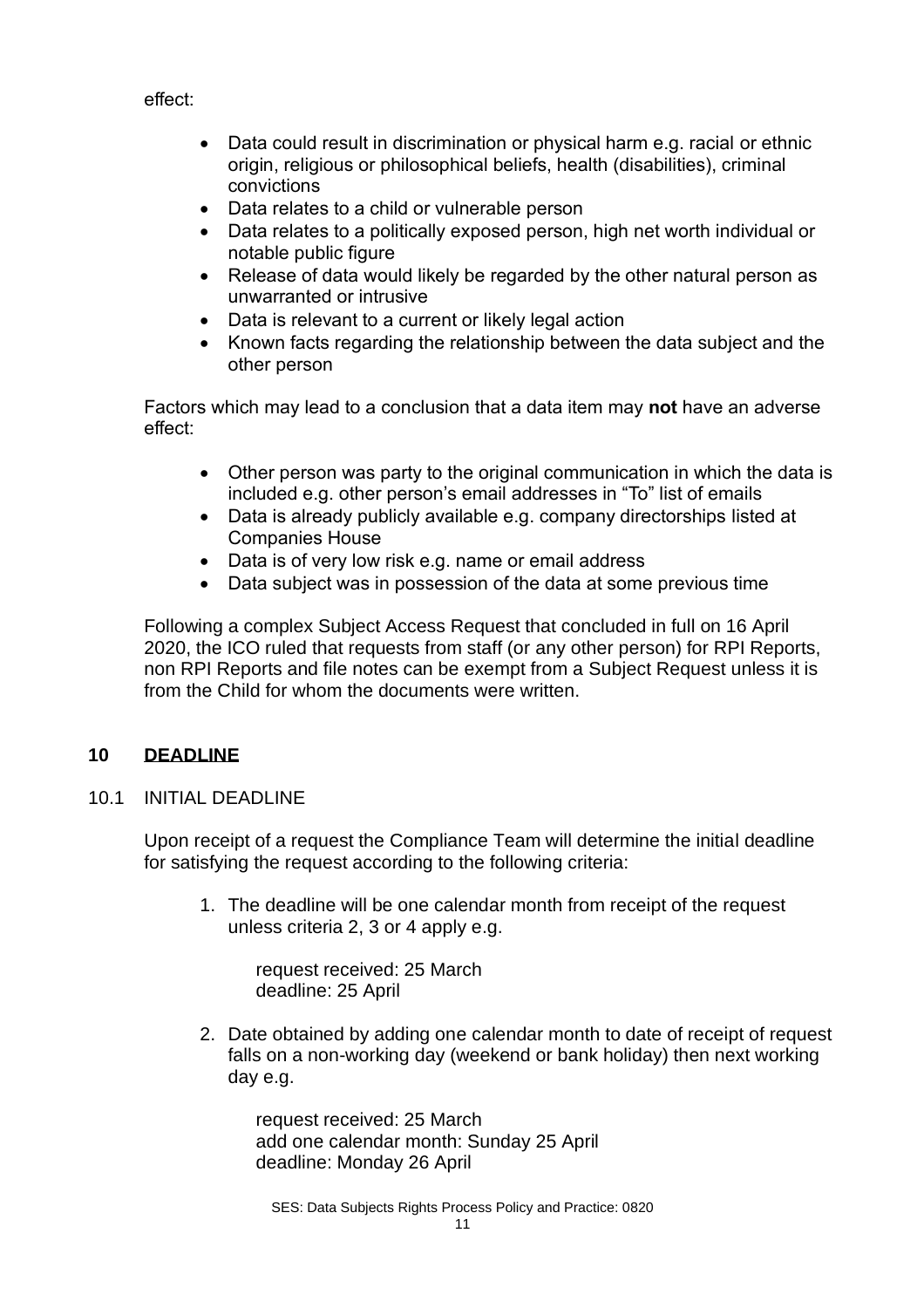3. Date obtained by adding one calendar month to date of receipt does not exist then last day of month e.g.

request received: 30 January add one calendar month: 30 February deadline: 28 February

4. Date obtained from criteria 3 falls on a weekend or bank holiday e.g.

request received: 31 January add one calendar month: 31 February last day of month: Saturday 28 February next working day: Monday 2 March deadline: 2 March

# 10.2 EXTENSION

On receipt of a request the Compliance Team will determine if it is reasonable to extend the deadline for satisfying the request by a further two months according to the complexity of the request and if it is decided an extension is appropriate the Compliance Team will document the rationale for this decision and inform the data subject.

The extended deadline will be calculated in the same manner as the initial deadline.

# **11 REDACTION POLICY AND PROCESS**

## 11.1 REDACTION PROCESS

The Compliance Team will either nominate the individual (or group of individuals) responsible for performing redaction of personal data or will nominate an individual to make this determination.

Factors to be considered in deciding who to nominate to perform redaction will include:

- Knowledge of the business area the data relates to e.g. HR data should be redacted by an individual with knowledge of HR law and practice
- Exposure of the data to staff who would not normally have access e.g. health data should not be redacted by general administration staff who normally would have no reason to access such data
- Seniority redaction should be performed by staff with sufficient experience and authority to make responsible and informed decisions
- Knowledge of data protection law and practice may necessitate a two stage redaction process

## 11.2 REDACTION POLICY

Guidance for redaction of data will be provided to the individual (or group of individuals) nominated to perform this function on a case by case basis with respect to the section "Adverse Effects on the Rights and Freedoms of Others" above.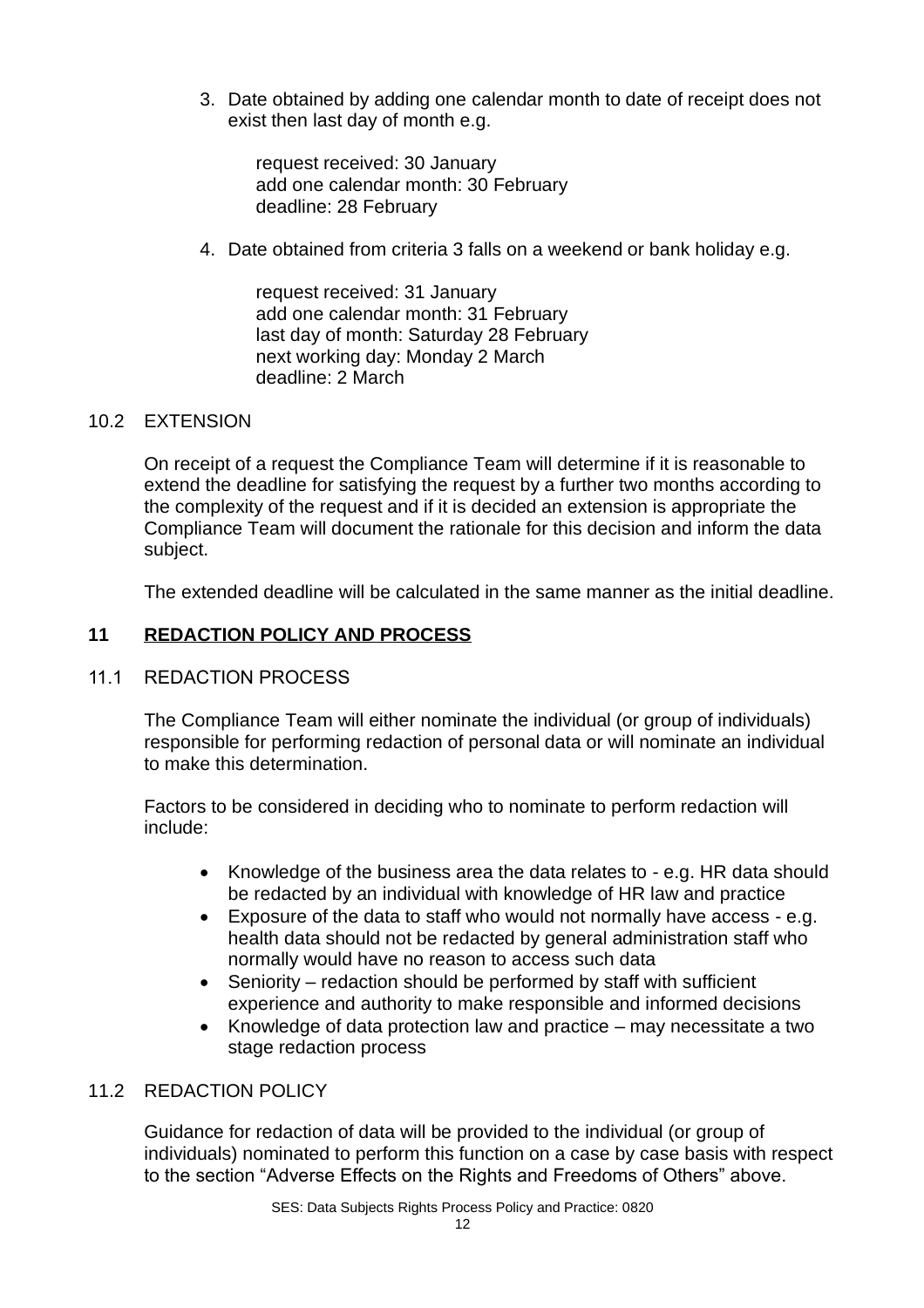# **12 APPROVAL OF COMMUNICATIONS WITH THE DATA SUBJECT**

Staff shall be informed that all communications with the data subject must be approved by the Compliance Team.

## **13 APPENDICES**

#### **APPENDIX 1**

**GENERALISED PROCESS WORKFLOW FOR RIGHTS PROCESSING**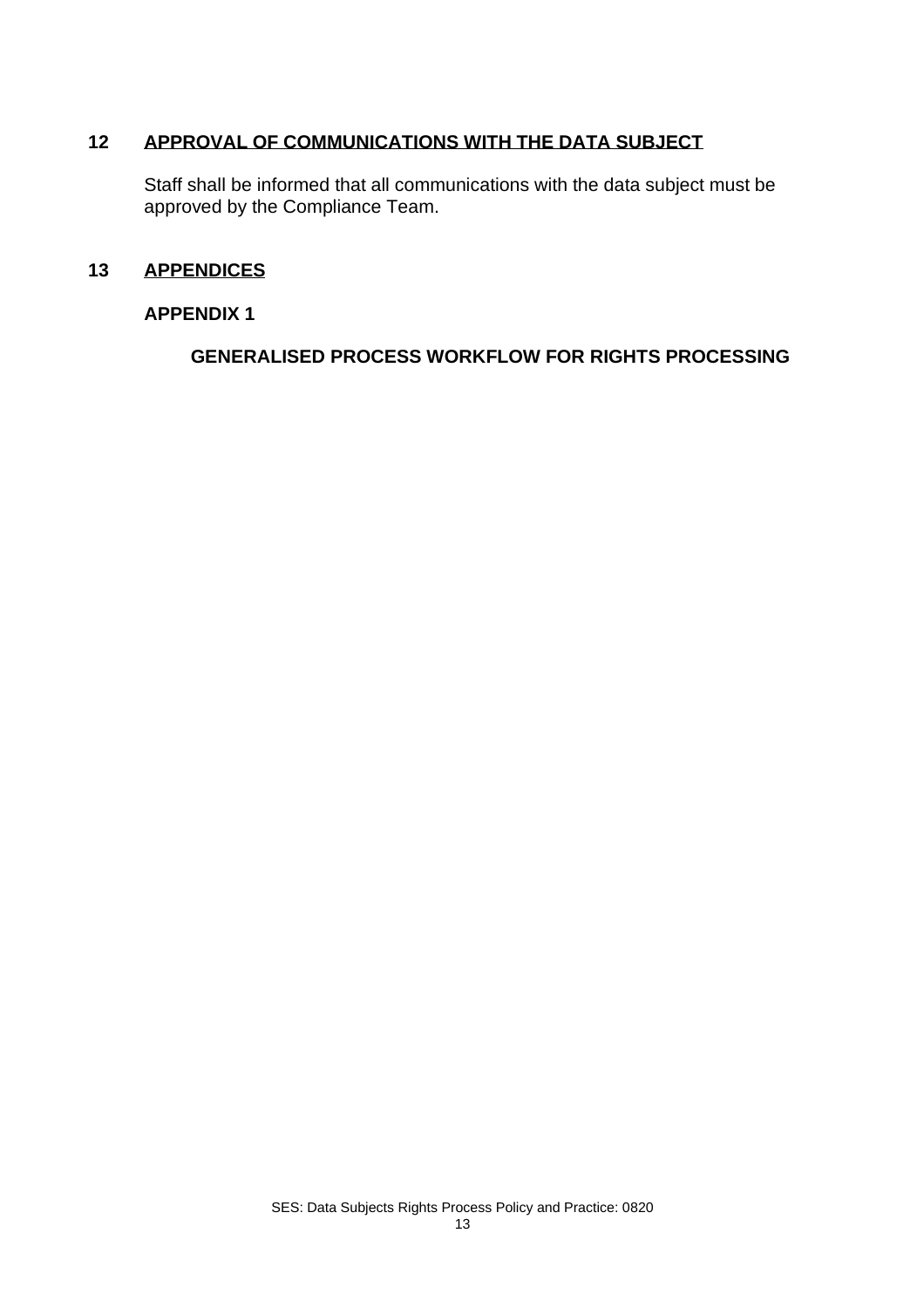

#### **APPENDIX 2**

# **PERSONAL DATA – SUBJECT ACCESS REQUEST FORM**

**Please complete this form if you would like us to supply you with a copy of the personal data which we hold about you. You are entitled to receive this information under Data Protection Legislation.**

Once completed, please return this form to Specialist Education Services Compliance Team at the below address:

Specialist Education Services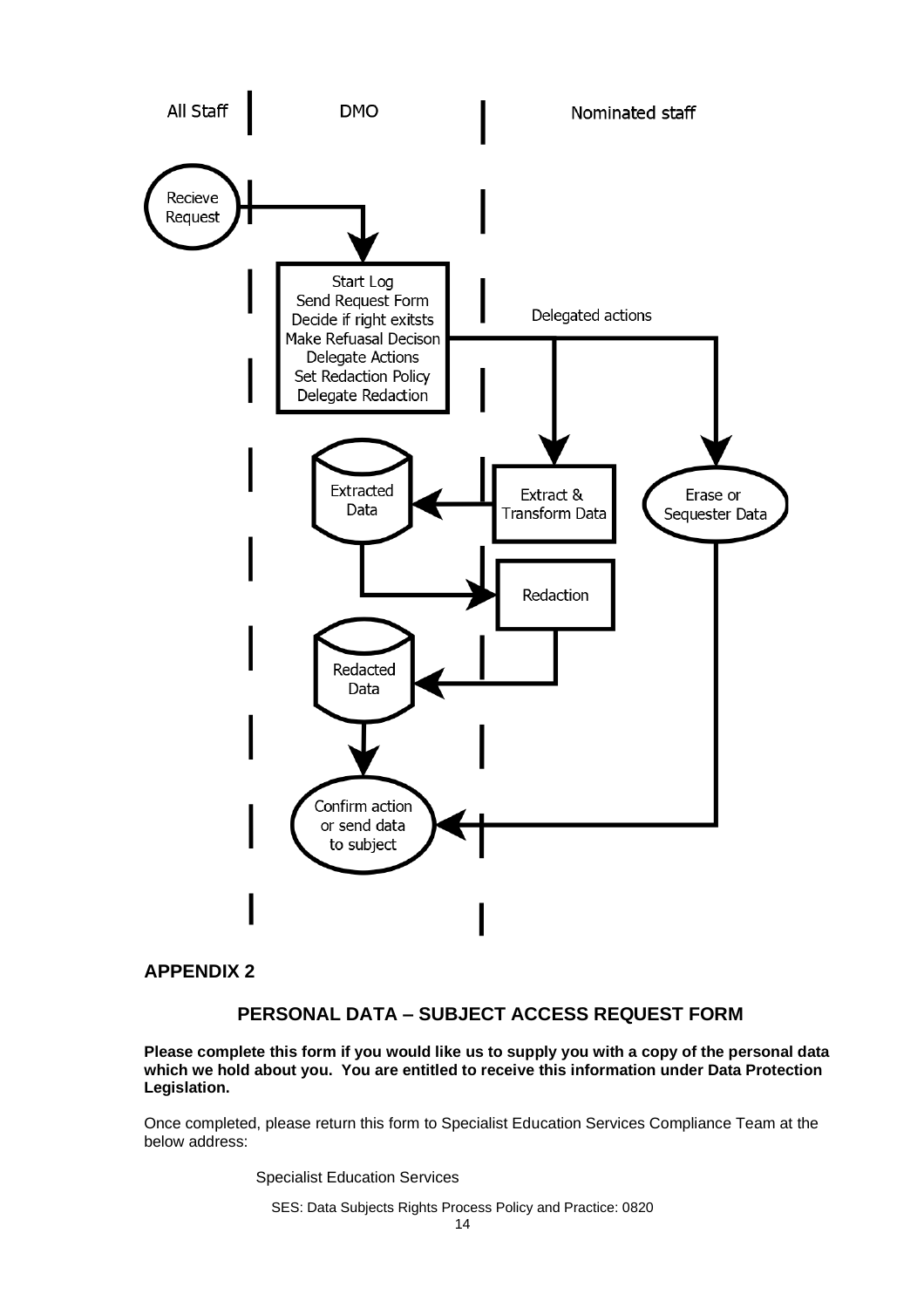**The Old Vicarage School Lane Heckingham Norfolk NR14 6QP [office@specialisteducation.co.uk](mailto:office@specialisteducation.co.uk)** [DPO@priviness.eu.](mailto:DPO@priviness.eu)

**We will endeavour to respond promptly to your request and in any event within one month of the latest of the following:**

- **Our receipt of this request; or**
- **Our receipt of any further information from you, which is required to enable us to consider your request**

**If, once you have received the requested information, you have any queries or comments, you should contact the Compliance Team at either of the above address or email.**

**PART 1: Person the request relates to Full name: ……………………………………………………… Date of Birth: ………………………… Address: …………………………………………………………………………………………………………………… …………………………………………………………………………………………………………………… …………………………………………………………………………………………………………………... Other relevant addresses during the period to which the personal information relates …………………………………………………………………………………………………………………… …………………………………………………………………………………………………………………… …………………………………………………………………………………………………………………… Email address ………………………………………………………………………… Mobile phone ………………………………………………………………………….**

**These details will only be used for the purpose of dealing with your request.**

#### **PART 2: Proof of identity and address**

**Please provide your Customer Identification Number with your name, address and date of birth. If you do not have a Customer Identification Number, please provide copies of the following:**

• **<As determined by Level of Identity Verification>**

**We are not obliged to accept any copy documents and may ask to see the originals.** 

**We will retain copies of any documents we receive for a period of <6 months>.**

**PART 3: Information requested**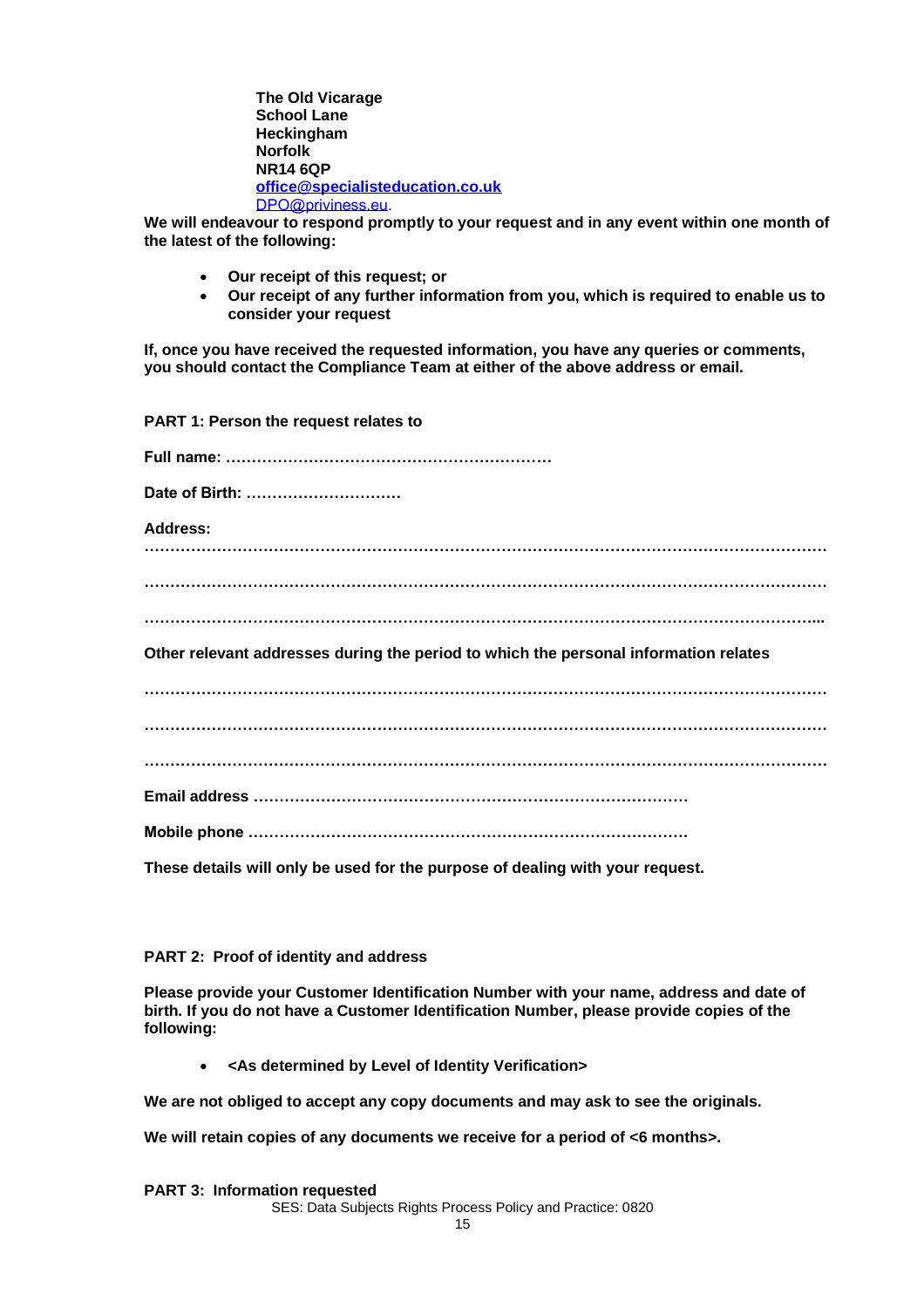**To help us to deal with your request quickly and efficiently please provide as much detail as possible about the information you want. If possible, restrict your request to a particular service, department, teams or individuals or incident. Please include timeframes, dates, names or types of documents, any file reference and any other information that may enable us to locate your information, for example, for emails, the names of senders and recipients and approximate dates.**

**Please note that personal information has different retention periods. If your request relates to CCTV, please state this clearly because the footage may be overwritten after a short period, depending on the storage available.**

**PART 4: Method by which the information is to be sent**

**If you request the information to be sent by email, the file will be encrypted, and we will send the password to you by text or post.**

If you request the information to be sent by post on a CD/DVD or USB, the file will be encrypted, and we will send the password to you separately by text or email.

**Please confirm how you wish the personal information to be provided to you by:**

- **post at the address provided above**
- $\Box$  email at the email address provided above

**These details will only be used for the purpose of dealing with your request, including sending the information and any required passwords.**

**PART 5: Supplemental Information**

**Would you just like to receive the above information, or would you like the following supplemental information (please tick all that apply)?**

- **the purposes of processing your personal information**
- **the categories of personal information processed by us**
- **the categories of recipients to whom we disclose your personal information**
- **the envisaged retention period for your personal information**
- **automated decision-making, including profiling, to which your personal information is subject**
- **the source of your personal data, if known**

**If you believe the information we hold about you is incorrect, you have the right to ask us to rectify or erase your personal information, to object to its processing or to restrict its processing.**

**If you are not satisfied with the way in which we have handled your complaint, please contact our Compliance Team at** [DPO@priviness.eu.](mailto:DPO@priviness.eu)

**If we are unable to resolve the issue to your satisfaction, you have the right complain to the Information Commissioner.**